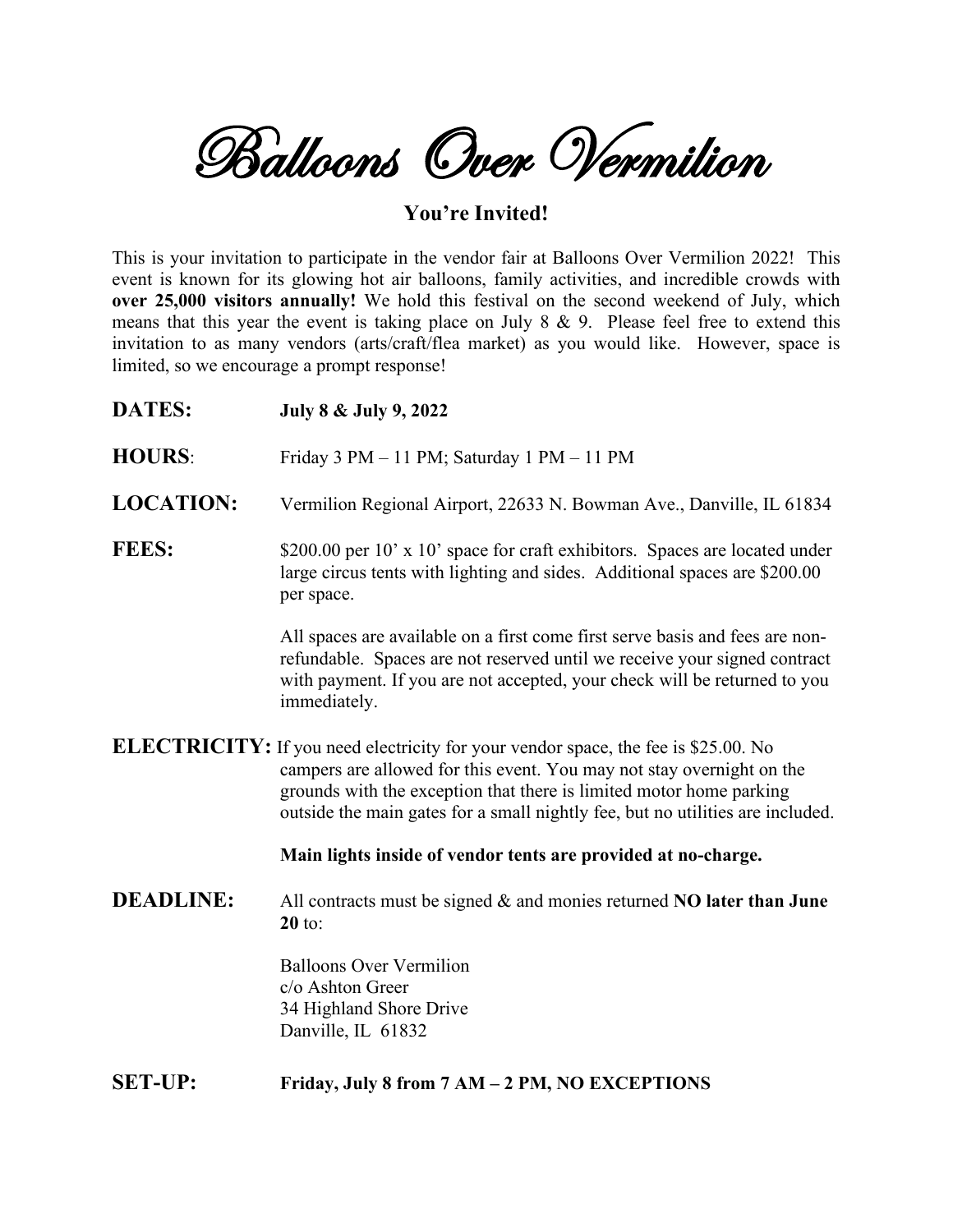## **PACK-UP:** 11:01 PM on Saturday, July 9 or Sunday July 10<sup>th</sup>. Security is **provided Friday and Saturday nights.** Exhibitors are not allowed to pack up early! **If you do, you will be charged an additional \$50.00 fee that will be billed to you by our office following the event. If you do not pay the fee, you will not be permitted to return.**

**RULES:** Please remember the following:

- Exhibitors must be present both days, no exceptions.
- Exhibitors provide your own tables and chairs.
- All packing and storage boxes must be kept out of sight or neatly stored during Festival hours.
- Items may be left overnight; however, please cover them. Security is provided overnight on Friday and Saturday.
- Due to Fire Code Regulations, no straw or corn husks are allowed in booth displays.
- We reserve the right to remove any objectionable items.
- **For you and your animals' safety, no pets are permitted on festival grounds during open hours.** Signs will be posted as a reminder and no exceptions will be made.
- No illegal activities are permitted on the premises.

**If you have further questions or concerns, email**  [ashtontaylorgreer@gmail.com.](mailto:ashtontaylorgreer@gmail.com)

## **Thank you!**